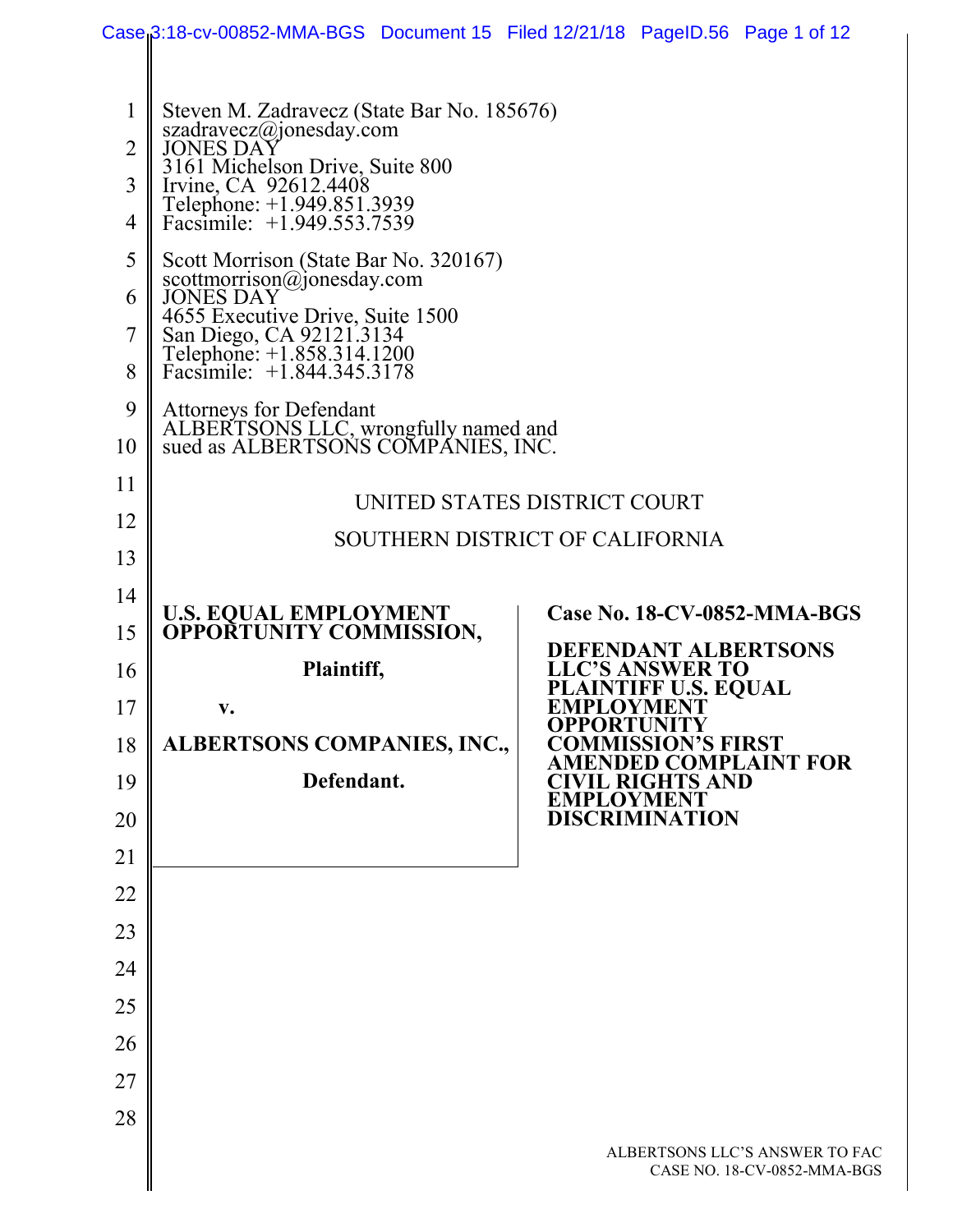1 2 3 4 5 6 7 8 9 10 11 12 13 14 15 16 17 18 19 20 21 22 23 24 25 26 27 28 Albertsons LLC ("Albertsons"), which is or was the employer of the Charging Parties identified in the First Amended Complaint ("FAC") by the Equal Employment Opportunity Commission ("EEOC"), admits, denies, and avers as follows: **Nature of the Action** The un-numbered allegations in the "Nature of the Action" section of the FAC is a purported narrative description of the case with conclusions of law to which no response is required. To the extent a response is necessary, Albertsons denies, generally and specifically, all allegations in the "Nature of the Action" paragraph, except Albertsons admits that the EEOC purports to bring this action under Title VII of the Civil Rights Act of 1964 and Title I of the Civil Rights Act of 1991 on behalf of Guadalupe Zamorano, Hermelinda Stevenson, and a class of similarly situated individuals. **Jurisdiction and Venue** 1. The allegation in Paragraph 1 of the FAC contains solely a legal conclusion to which no response is required. To the extent a response is required, Albertsons denies, generally and specifically, all allegations in the Paragraph 1, except Albertsons admits that EEOC seeks to invoke this Court's subject-matter jurisdiction pursuant to 28 U.S.C. §§ 451, 1331, 1337, 1343, and 1345. 2. The allegations in Paragraph 2 of the FAC contain solely legal conclusions to which no responses are required. To the extent a response is required, Albertsons denies, generally and specifically, all allegations in the Paragraph 2. 3. Albertsons denies, generally and specifically, each and every allegation set forth in Paragraph 3. **Parties** 4. Albertsons denies, generally and specifically, each and every allegation set forth in Paragraph 4, except that Albertsons admits that the EEOC is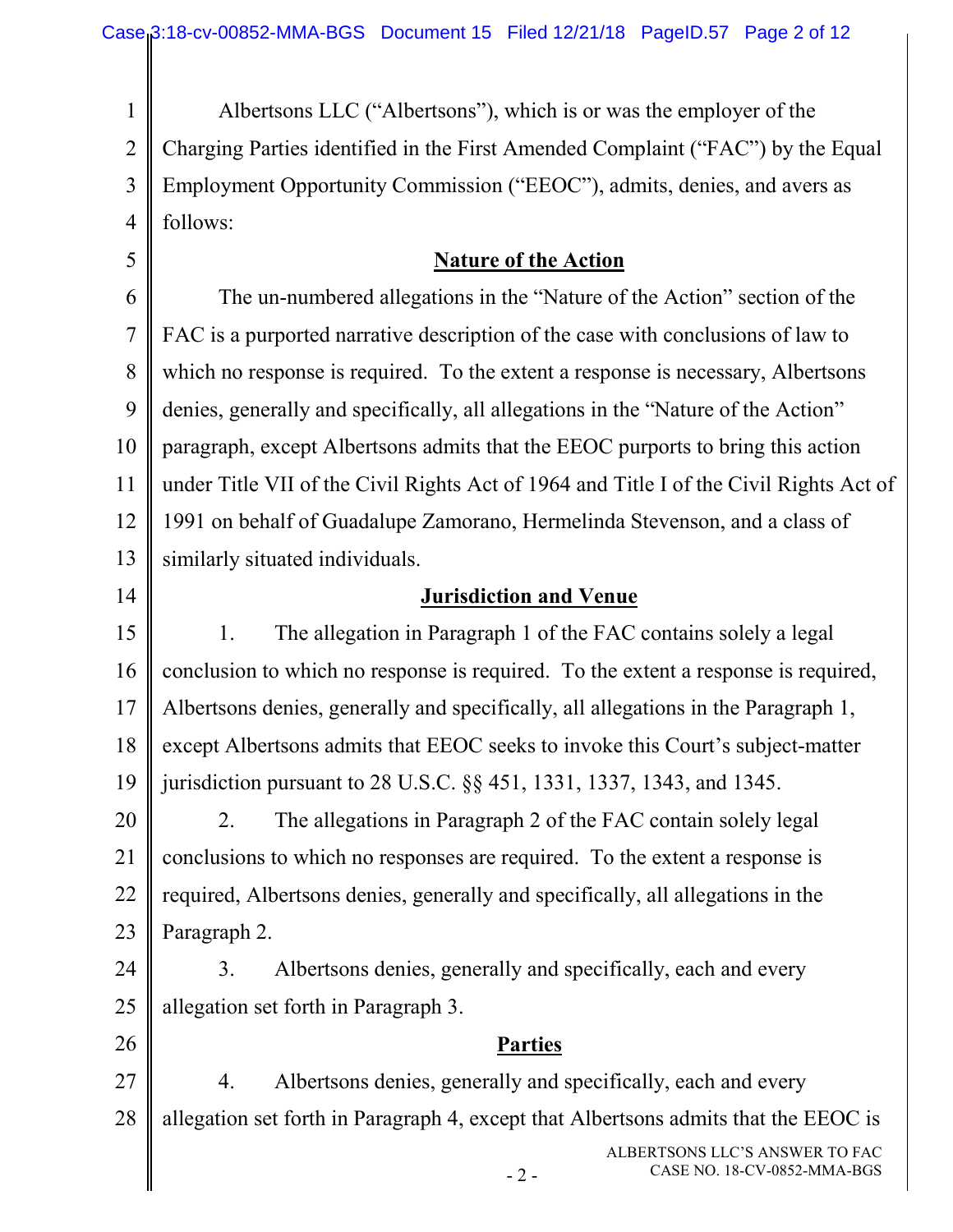1 an agency of the United States of America charged with the administration,

2 interpretation and enforcement of Title VII.

3 4 5 6 7 5. Albertsons admits that Albertsons LLC has been doing business in, among other places, San Diego County, California, has employed at least 15 employees, and that Albertsons Companies, Inc. is an Idaho corporation. Except as expressly admitted, Albertsons denies, generally and specifically, each and every allegation set forth in Paragraph 5.

- 8 9 10 11 6. Albertsons admits that Albertsons LLC has been an employer engaged in an industry affecting commerce within the meaning of Title VII. Except as expressly admitted, Albertsons denies, generally and specifically, each and every allegation set forth in Paragraph 6.
- 12 13 7. Albertsons denies, generally and specifically, each and every allegation set forth in Paragraph 7.

14 15 16 17 18 8. Albertsons denies, generally and specifically, each and every allegation set forth in Paragraph 8, except that Albertsons lacks sufficient information and belief to admit or deny whether the EEOC is ignorant of the true names of the purported "Doe defendants" and on that basis, Albertsons denies this allegation in Paragraph 8.

19

## **Statement of Claims**

20

9. Albertsons admits the allegations in Paragraph 9.

21 22 23 10. Albertsons lacks sufficient information and belief to admit or deny the allegations in Paragraph 10, and for that reason, denies, generally and specifically, each and every allegation set forth in Paragraph 10.

24 25 26 27 28 11. Albertsons admits that the EEOC issued to Albertson's, Albertson's LLC and Albertsons, Inc. three Letters of Determination, one each on behalf of Zamorano, Stevenson, and Israel Hernandez, and that the Letters of Determination speak for themselves. Except as expressly admitted, Albertsons denies, generally and specifically, each and every allegation set forth in Paragraph 11.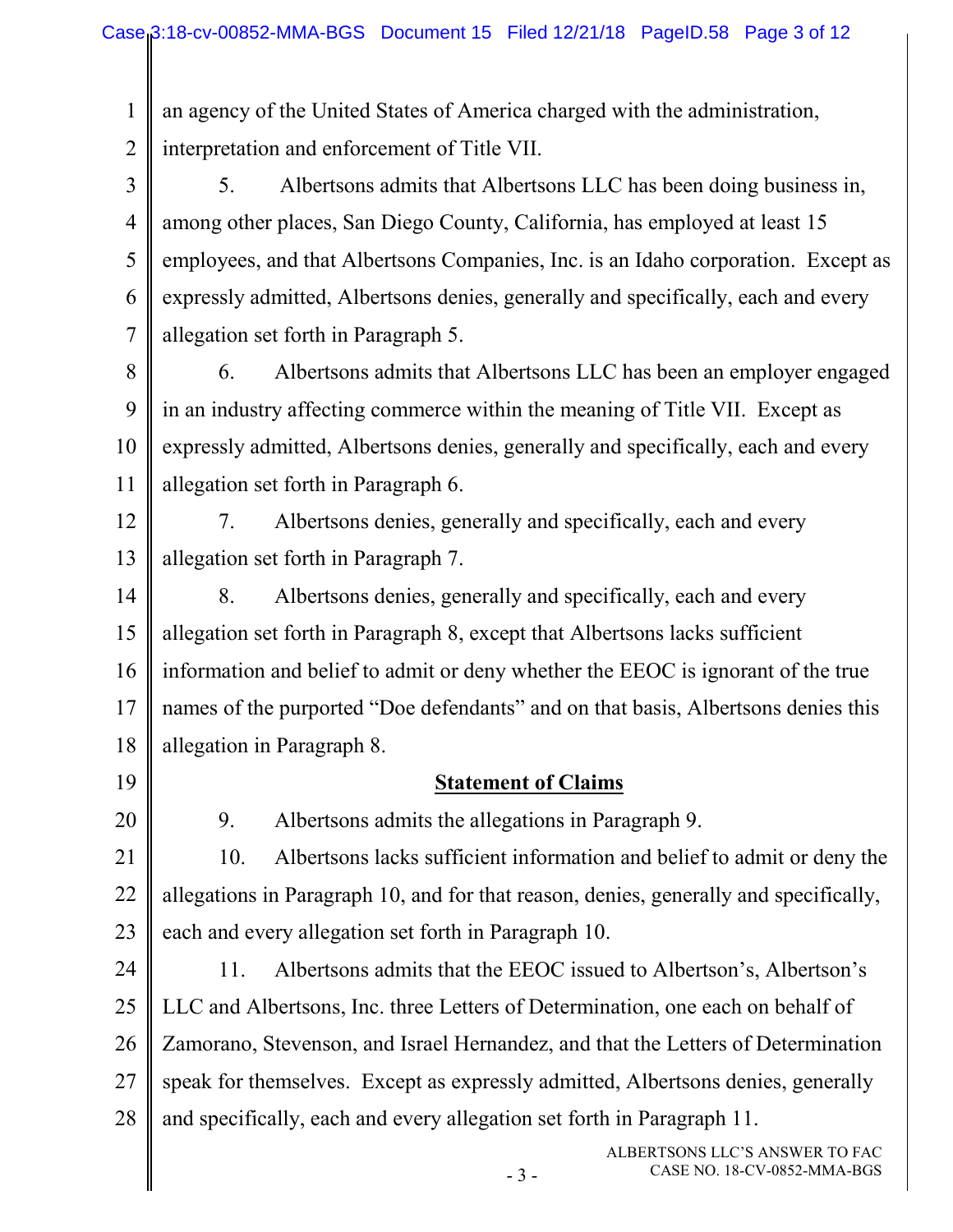ALBERTSONS LLC'S ANSWER TO FAC 1 2 3 4 5 6 7 8 9 10 11 12 13 14 15 16 17 18 19 20 21 22 23 24 25 26 27 28 12. Albertsons admits that the EEOC engaged in communications with the Company regarding its Letter of Determination. Except as expressly admitted, Albertsons denies, generally and specifically, each and every allegation set forth in Paragraph 12. 13. Albertsons admits the allegations set forth in Paragraph 13. 14. Albertsons admits that the EEOC issued to Albertsons's prior counsel three letters indicating that conciliation efforts had been unsuccessful, one each on behalf of Zamorano, Stevenson, and Israel Hernandez, and that the letters speak for themselves. Except as expressly admitted, Albertsons denies, generally and specifically, each and every allegation set forth in Paragraph 14. 15. Albertsons denies, generally and specifically, each and every allegation set forth in Paragraph 15. 16. Albertsons denies, generally and specifically, each and every allegation set forth in Paragraph 16. a. Albertsons denies, generally and specifically, each and every allegation set forth in Paragraph 16(a). b. Albertsons denies, generally and specifically, each and every allegation set forth in Paragraph 16(b). c. Albertsons denies, generally and specifically, each and every allegation set forth in Paragraph 16(c), except that Albertsons admits that Zamorano has worked for Albertsons LLC or a predecessor since August 2007, and at one time worked at Store 6785 located on Lake Murray Blvd. d. Albertsons denies, generally and specifically, each and every allegation set forth in Paragraph 16(d). e. Albertsons denies, generally and specifically, each and every allegation set forth in Paragraph 16(e). f. Albertsons denies, generally and specifically, each and every allegation set forth in Paragraph 16(f).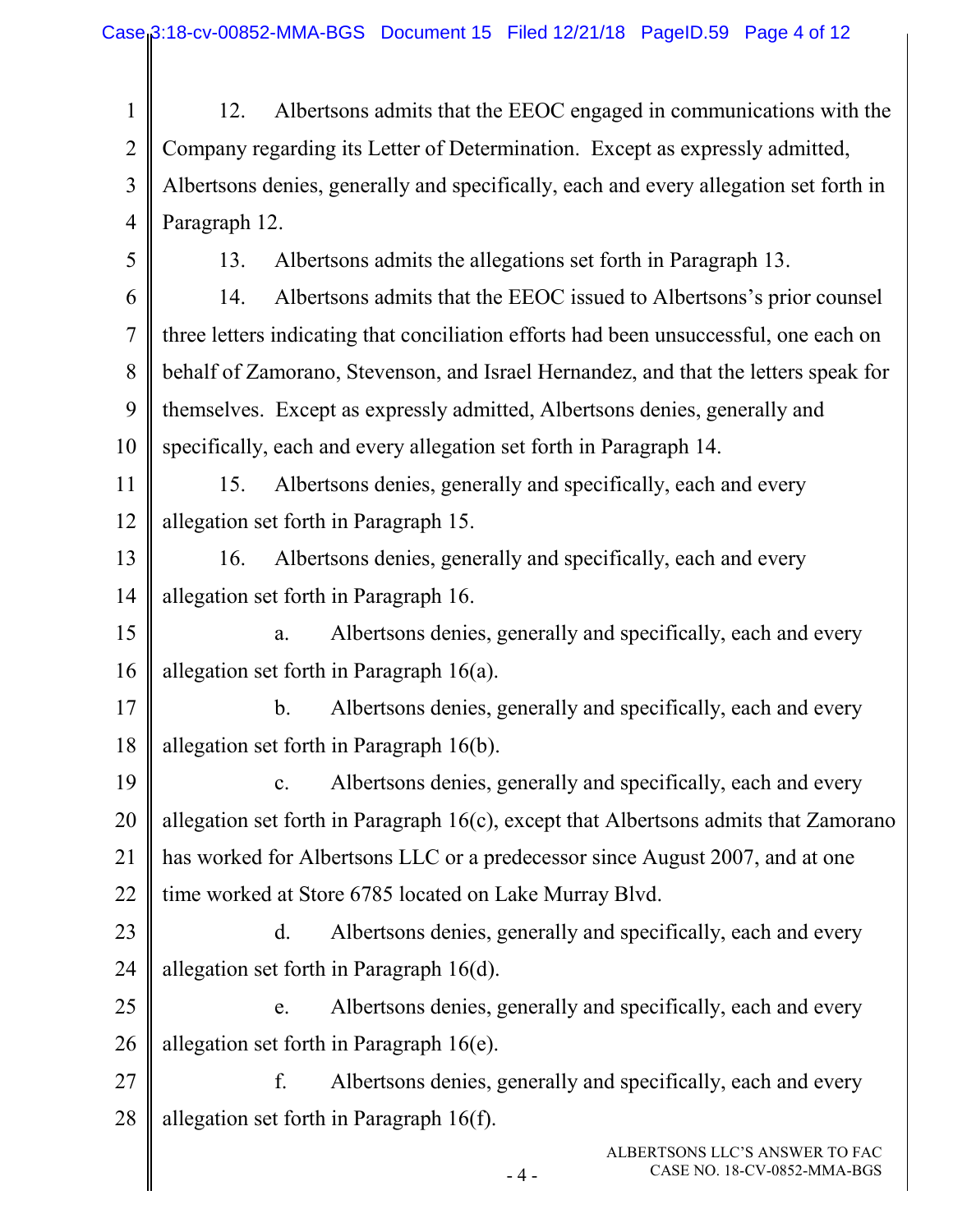1 2 3 4 5 6 7 8 9 10 11 12 13 14 15 16 17 18 19 20 21 22 23 24 25 26 27 28 g. Albertsons denies, generally and specifically, each and every allegation set forth in Paragraph  $16(g)$ . h. Albertsons denies, generally and specifically, each and every allegation set forth in Paragraph 16(h), except that Albertsons admits that Zamorano requested a transfer to a different store. i. Albertsons denies, generally and specifically, each and every allegation set forth in Paragraph 16(i), except that Albertsons admits that Stevenson has worked for Albertsons LLC or a predecessor since 1989 and that she, at one time, worked at Store 6785, which is located on Lake Murray Blvd. j. Albertsons denies, generally and specifically, each and every allegation set forth in Paragraph 16(j). k. Albertsons denies, generally and specifically, each and every allegation set forth in Paragraph 16(k). l. Albertsons denies, generally and specifically, each and every allegation set forth in Paragraph 16(l), except that Albertsons admits that Stevenson requested a transfer to a different store. m. Albertsons denies, generally and specifically, each and every allegation set forth in Paragraph 16(m). n. Paragraph 16(n) is compound, but, answering Paragraph 16(n) of the FAC, and in the interest of clarity, Albertsons denies, generally and specifically, each and every allegation set forth in Paragraph 16(n), but admits that no one was subjected to harassment based on a no-Spanish policy. 17. Albertsons denies, generally and specifically, each and every allegation set forth in Paragraph 17. 18. Albertsons denies, generally and specifically, each and every allegation set forth in Paragraph 18. 19. Albertsons denies, generally and specifically, each and every allegation set forth in Paragraph 19.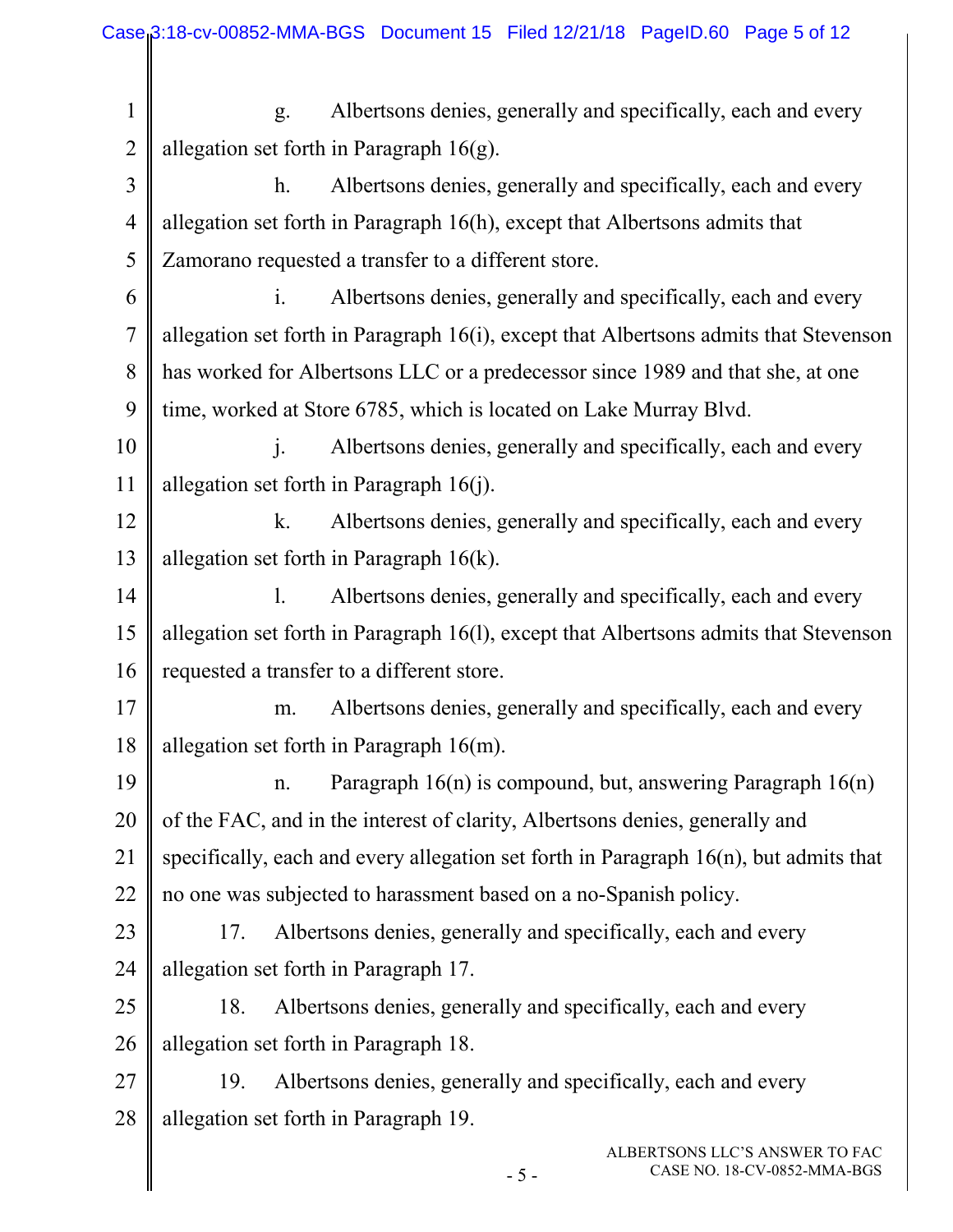|                | Case <sub>1</sub> 3:18-cv-00852-MMA-BGS Document 15 Filed 12/21/18 PageID.61 Page 6 of 12 |  |  |  |  |
|----------------|-------------------------------------------------------------------------------------------|--|--|--|--|
|                |                                                                                           |  |  |  |  |
| $\mathbf 1$    | <b>Prayer for Relief</b>                                                                  |  |  |  |  |
| $\overline{2}$ | The remainder of EEOC's FAC constitutes EEOC's Prayer for Relief, to                      |  |  |  |  |
| 3              | which no response is required. To the extent a response is required, Albertsons           |  |  |  |  |
| 4              | restates and incorporates by reference its responses above as though set forth in full    |  |  |  |  |
| 5              | herein and denies that EEOC is entitled to the relief it seeks on behalf of the           |  |  |  |  |
| 6              | charging parties and the putative class.                                                  |  |  |  |  |
| 7              | Albertsons denies that the EEOC or any of the purported "Charging"<br>A.                  |  |  |  |  |
| 8              | Parties" are entitled to the relief sought.                                               |  |  |  |  |
| 9              | Albertsons denies that the EEOC or any of the purported "Charging"<br><b>B.</b>           |  |  |  |  |
| 10             | Parties" are entitled to the relief sought.                                               |  |  |  |  |
| 11             | Albertsons denies that the EEOC or any of the purported "Charging"<br>$C_{\cdot}$         |  |  |  |  |
| 12             | Parties" are entitled to the relief sought.                                               |  |  |  |  |
| 13             | Albertsons denies that the EEOC or any of the purported "Charging"<br>D.                  |  |  |  |  |
| 14             | Parties" are entitled to the relief sought.                                               |  |  |  |  |
| 15             | Albertsons denies that the EEOC or any of the purported "Charging"<br>E.                  |  |  |  |  |
| 16             | Parties" are entitled to the relief sought.                                               |  |  |  |  |
| 17             | F. Albertsons denies that the EEOC or any of the purported "Charging"                     |  |  |  |  |
| 18             | Parties" are entitled to the relief sought.                                               |  |  |  |  |
| 19             | Albertsons denies that the EEOC or any of the purported "Charging"<br>G.                  |  |  |  |  |
| 20             | Parties" are entitled to the relief sought.                                               |  |  |  |  |
| 21             | <b>AFFIRMATIVE DEFENSES</b>                                                               |  |  |  |  |
| 22             | In further answer to EEOC's FAC, Albertsons asserts the following separate                |  |  |  |  |
| 23             | and distinct affirmative defenses. Albertsons reserves the right to amend or              |  |  |  |  |
| 24             | supplement its answer and/or defenses as may be warranted by the information              |  |  |  |  |
| 25             | developed through subsequent discovery. Nothing stated herein constitutes a               |  |  |  |  |
| 26             | concession as to whether or not EEOC or Albertsons bears the burden of proof on           |  |  |  |  |
| 27             | any issue.                                                                                |  |  |  |  |
| 28             |                                                                                           |  |  |  |  |
|                | ALBERTSONS LLC'S ANSWER TO FAC                                                            |  |  |  |  |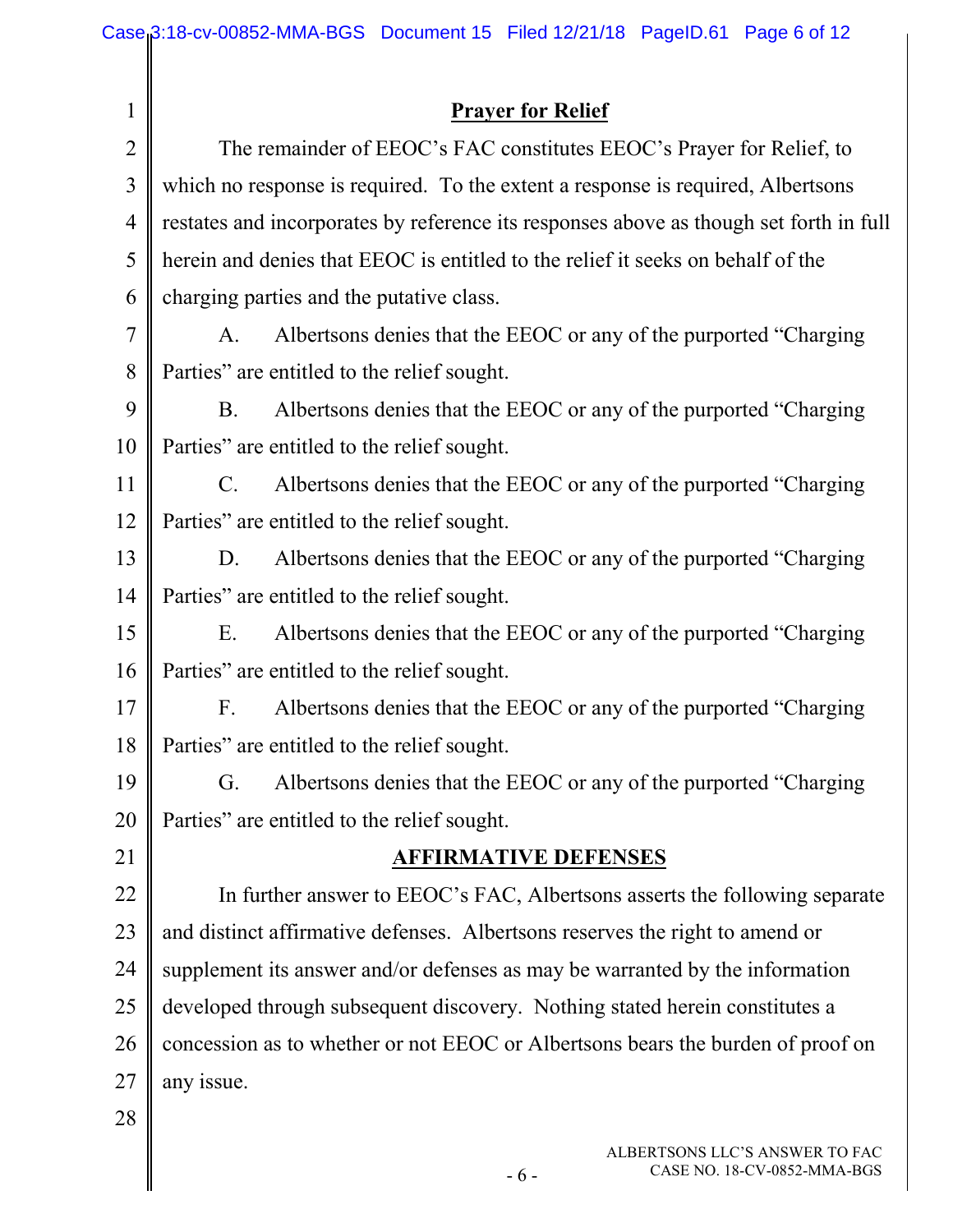| 1              | <b>FIRST DEFENSE</b>                                                                     |  |  |
|----------------|------------------------------------------------------------------------------------------|--|--|
| $\overline{2}$ | (Failure to State a Claim)                                                               |  |  |
| 3              | The EEOC's FAC, and each purported claim for relief contained therein, fail              |  |  |
| 4              | to state facts sufficient to constitute a claim against Albertsons.                      |  |  |
| 5              | <b>SECOND DEFENSE</b>                                                                    |  |  |
| 6              | (Statute of Limitations)                                                                 |  |  |
| 7              | EEOC's FAC, and each purported claim for relief contained therein, are                   |  |  |
| 8              | either outright barred by the applicable statute of limitations, or barred to the extent |  |  |
| 9              | EEOC seeks to recover damages for acts occurring beyond the applicable statute of        |  |  |
| 10             | limitations, including but not limited to those contained in 42 U.S.C. §§ 2000e-         |  |  |
| 11             | 5(e)(1), (f)(1).                                                                         |  |  |
| 12             | <b>THIRD DEFENSE</b>                                                                     |  |  |
| 13             | (Waiver)                                                                                 |  |  |
| 14             | EEOC and Charging Parties have waived, in whole or in part, the right, if                |  |  |
| 15             | any, to pursue any of the purported claims for relief in the FAC by reason of their      |  |  |
| 16             | own actions, inactions, and course of conduct.                                           |  |  |
| 17             | <b>FOURTH DEFENSE</b>                                                                    |  |  |
| 18             | (Estoppel)                                                                               |  |  |
| 19             | EEOC's FAC, and each purported claim for relief contained therein, are                   |  |  |
| <b>20</b>      | barred, in whole or in part, by the doctrine of estoppel.                                |  |  |
| 21             | FIFTH DEFENSE                                                                            |  |  |
| 22             | (Laches)                                                                                 |  |  |
| 23             | EEOC's FAC, and each purported claim for relief contained therein, are                   |  |  |
| 24             | barred, in whole or in part, by the doctrine of laches because EEOC and the              |  |  |
| 25             | Charging Parties unreasonably delayed in bringing their claims.                          |  |  |
| 26             | <b>SIXTH DEFENSE</b>                                                                     |  |  |
| 27             | (Unclean Hands)                                                                          |  |  |
| 28             | EEOC's FAC on behalf of Charging Parties, and each purported claim for                   |  |  |
|                | ALBERTSONS LLC'S ANSWER TO FAC<br>CASE NO. 18-CV-0852-MMA-BGS                            |  |  |
|                | $-7-$                                                                                    |  |  |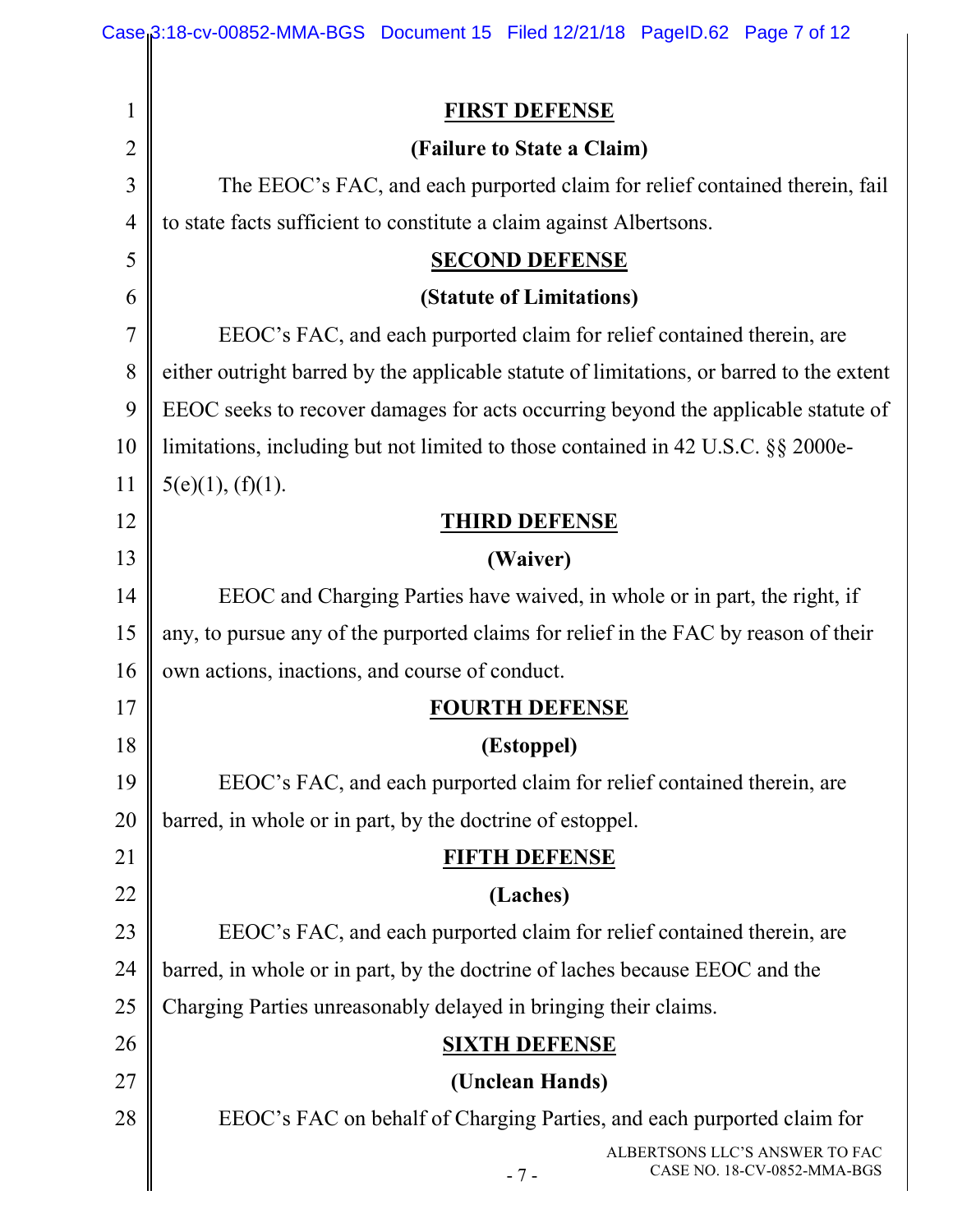1 2 3 4 5 6 7 8 9 10 11 12 13 14 15 16 17 18 19 20 21 22 23 24 25 relief contained therein, are barred, in whole or in part, by the doctrine of unclean hands because Charging Parties engaged in conduct that proximately caused or contributed to any injuries allegedly suffered. **SEVENTH DEFENSE (Legitimate Business Interest/Non-Discriminatory Reasons)** EEOC's FAC is barred, in whole or in part, because the acts about which EEOC and Charging Parties complain, if any, were undertaken in the ordinary course of business for legitimate business purposes that were not discriminatory, retaliatory, or harassing. **EIGHTH DEFENSE (Not a Motivating Factor/No Discriminatory or Retaliatory Motive)** EEOC's FAC is barred because Charging Parties' race, national origin, color, and allegedly protected conduct were not substantial motivating factors for any of Albertsons's conduct or decisions concerning their employment, and Albertsons would have taken the legitimate action they did regarding their employment irrespective of Charging Parties' race, national origin, color, or allegedly protected conduct. **NINTH DEFENSE (No Severe or Pervasive Conduct)** EEOC's FAC is barred because, if any actions alleged in the FAC occurred, which Albertsons denies, such actions were neither severe nor pervasive and therefore do not constitute harassment. **TENTH DEFENSE (Performance of Duties)** EEOC's FAC is barred because Albertsons fully performed all contractual,

26 statutory, and other duties owed to Charging Parties under applicable law.

27 28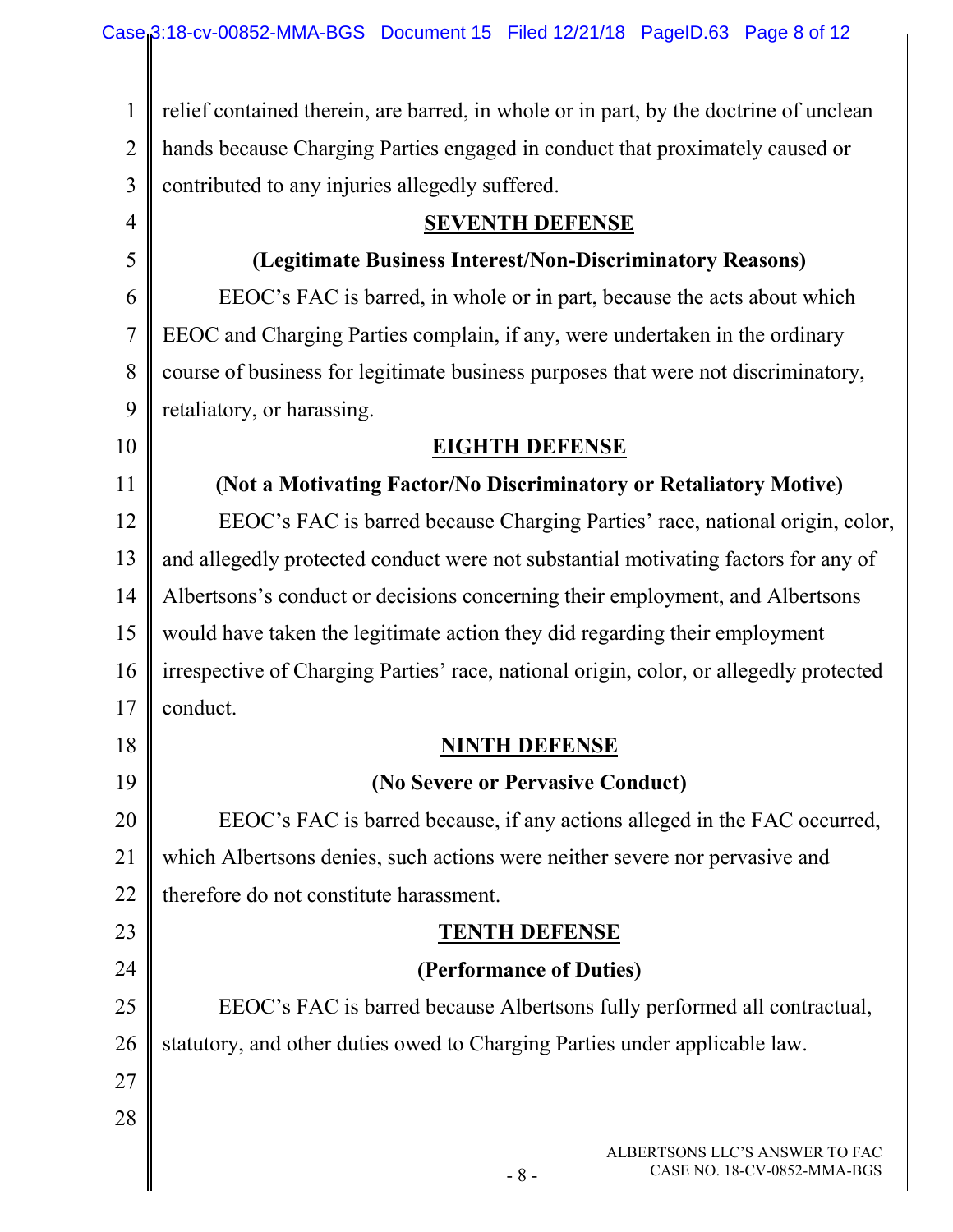|                | Case <sub>i</sub> 3:18-cv-00852-MMA-BGS Document 15 Filed 12/21/18 PageID.64 Page 9 of 12 |  |  |  |
|----------------|-------------------------------------------------------------------------------------------|--|--|--|
|                |                                                                                           |  |  |  |
| $\mathbf{1}$   | <b>ELEVENTH DEFENSE</b>                                                                   |  |  |  |
| $\overline{2}$ | (Faragher/Ellerth Defense)                                                                |  |  |  |
| 3              | EEOC's FAC is barred because: (a) Albertsons exercised reasonable care to                 |  |  |  |
| $\overline{4}$ | prevent and correct promptly any harassing, discriminatory or otherwise unlawful          |  |  |  |
| 5              | behavior by having, among other policies, anti-harassment and anti-discrimination         |  |  |  |
| 6              | policies; and (b) Charging Parties unreasonably failed to take advantage of any           |  |  |  |
| $\overline{7}$ | preventative or corrective opportunities provided by Albertsons or to "otherwise"         |  |  |  |
| 8              | avoid harm" as that expression is used in Burlington Northern Industries, Inc. v.         |  |  |  |
| 9              | Ellerth, 524 U.S. 742 (1998); Faragher v. City of Boca Raton, 524 U.S. 775 (1998);        |  |  |  |
| 10             | and Kohler v. Inter-Tel Technologies, 244 F.3d 1167 (9th Cir. 2001).                      |  |  |  |
| 11             | <b>TWELFTH DEFENSE</b>                                                                    |  |  |  |
| 12             | (Not a Member of a Class)                                                                 |  |  |  |
| 13             | EEOC's FAC is barred to the extent that Charging Parties are not members                  |  |  |  |
| 14             | of a class that Title VII is designed to protect.                                         |  |  |  |
| 15             | <b>THIRTEENTH DEFENSE</b>                                                                 |  |  |  |
| 16             | (No Ratification or Approval)                                                             |  |  |  |
| 17             | EEOC's FAC is barred to the extent that Albertsons did not have knowledge                 |  |  |  |
| 18             | of, ratify, or approve any of the unlawful conduct alleged in EEOC's FAC.                 |  |  |  |
| 19             | <b>FOURTEENTH DEFENSE</b>                                                                 |  |  |  |
| 20             | (Alleged Misconduct Not Attributable to Defendant)                                        |  |  |  |
| 21             | Any improper acts or statements were outside the scope of the actor's                     |  |  |  |
| 22             | employment and cannot be imputed to Albertsons.                                           |  |  |  |
| 23             | FIFTEENTH DEFENSE                                                                         |  |  |  |
| 24             | (Privilege and Justification)                                                             |  |  |  |
| 25             | EEOC's FAC, and each claim for relief alleged therein, are barred to the                  |  |  |  |
| 26             | extent that the acts complained about were privileged or justified.                       |  |  |  |
| 27             |                                                                                           |  |  |  |
| 28             |                                                                                           |  |  |  |
|                | ALBERTSONS LLC'S ANSWER TO FAC<br>CASE NO. 18-CV-0852-MMA-BGS                             |  |  |  |
|                | $-9-$                                                                                     |  |  |  |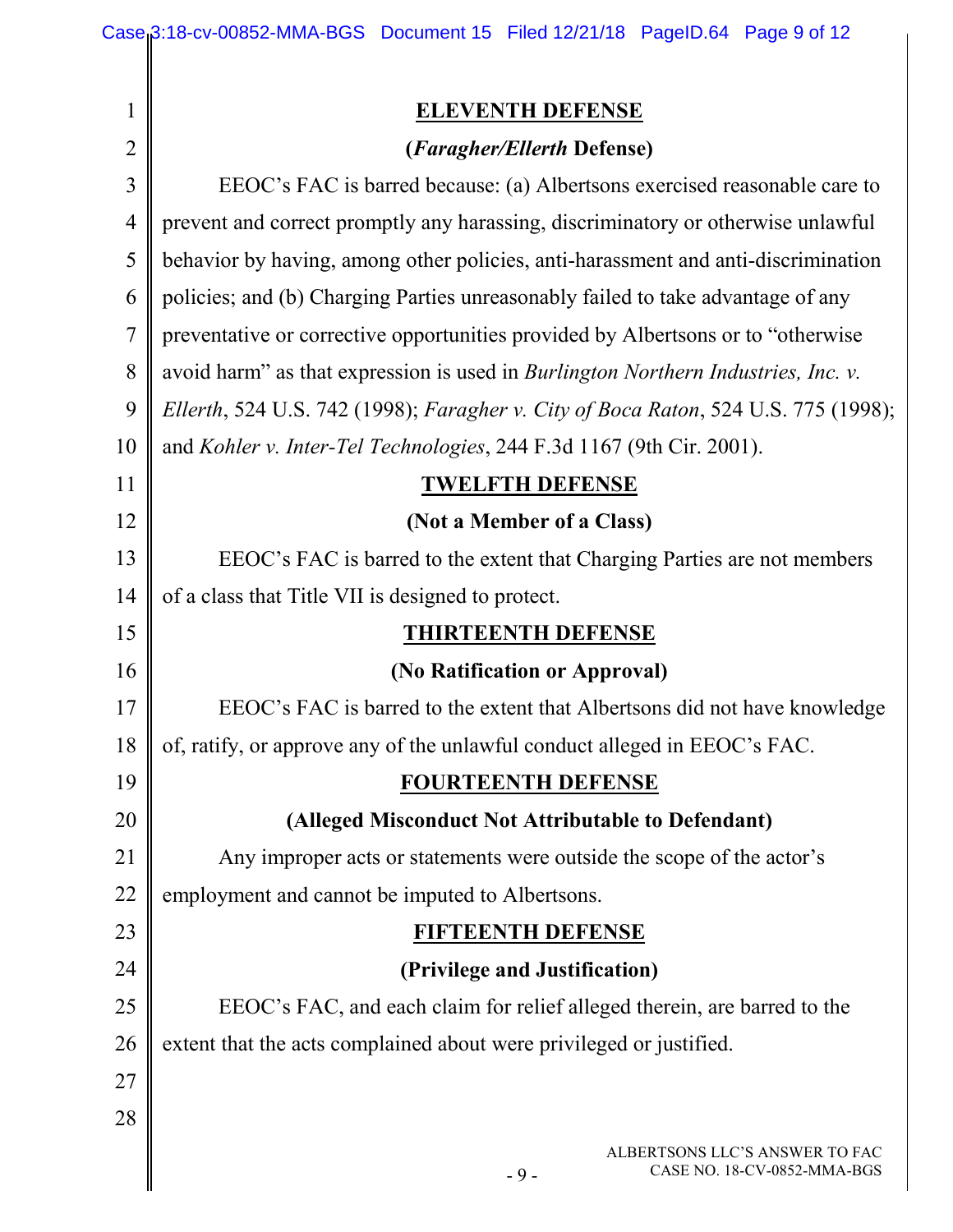|                | Case \$:18-cv-00852-MMA-BGS Document 15 Filed 12/21/18 PageID.65 Page 10 of 12         |  |  |  |  |
|----------------|----------------------------------------------------------------------------------------|--|--|--|--|
|                |                                                                                        |  |  |  |  |
| $\mathbf 1$    | <b>SIXTEENTH DEFENSE</b>                                                               |  |  |  |  |
| $\overline{2}$ | (Lack of Causation)                                                                    |  |  |  |  |
| 3              | EEOC's FAC is barred because Charging Parties have not suffered any                    |  |  |  |  |
| $\overline{4}$ | damages as a result of any acts or omissions by Albertsons.                            |  |  |  |  |
| 5              | <b>SEVENTEENTH DEFENSE</b>                                                             |  |  |  |  |
| 6              | (Failure to Mitigate Damages)                                                          |  |  |  |  |
| $\overline{7}$ | EEOC's FAC is barred, in whole or in part, by Charging Parties' failure to             |  |  |  |  |
| 8              | mitigate or reasonably attempt to mitigate their damages, if any.                      |  |  |  |  |
| 9              | <b>EIGHTEENTH DEFENSE</b>                                                              |  |  |  |  |
| 10             | (No Unlawful, Malicious, Oppressive, or Fraudulent Conduct)                            |  |  |  |  |
| 11             | Albertsons avers that it has not engaged in unlawful intentional                       |  |  |  |  |
| 12             | discrimination with respect to any of its employees, did not engage in any             |  |  |  |  |
| 13             | malicious, oppressive, or fraudulent discriminatory practice with regard to the        |  |  |  |  |
| 14             | legally protected rights of its employees, and therefore cannot be liable for punitive |  |  |  |  |
| 15             | damages.                                                                               |  |  |  |  |
| 16             | <b>NINETEENTH DEFENSE</b>                                                              |  |  |  |  |
| 17             | (No Basis for Punitive Damages)                                                        |  |  |  |  |
| 18             | All of Albertsons's actions with regard to Charging Parties were conducted             |  |  |  |  |
| 19             | in good faith and without fraud, oppression, or malice toward Charging Parties and     |  |  |  |  |
| 20             | their rights, thereby precluding any and all claims of special, exemplary, or punitive |  |  |  |  |
| 21             | damages. And any award of punitive damages would be barred by the due-process          |  |  |  |  |
| 22             | and equal-protection provisions of the United States constitution.                     |  |  |  |  |
| 23             | <b>TWENTIETH DEFENSE</b>                                                               |  |  |  |  |
| 24             | (Emotional Distress Not Caused By Albertsons)                                          |  |  |  |  |
| 25             | If Charging Parties have suffered any "emotional pain, suffering,                      |  |  |  |  |
| 26             | inconvenience, mental anguish, humiliation, [or] loss of enjoyment of life," as        |  |  |  |  |
| 27             | alleged in Paragraph D of EEOC's Prayer for Relief (and Albertsons denies that         |  |  |  |  |
| 28             | Charging Parties have suffered any such emotional distress), such emotional            |  |  |  |  |
|                | ALBERTSONS LLC'S ANSWER TO FAC<br>CASE NO. 18-CV-0852-MMA-BGS<br>$-10-$                |  |  |  |  |
|                |                                                                                        |  |  |  |  |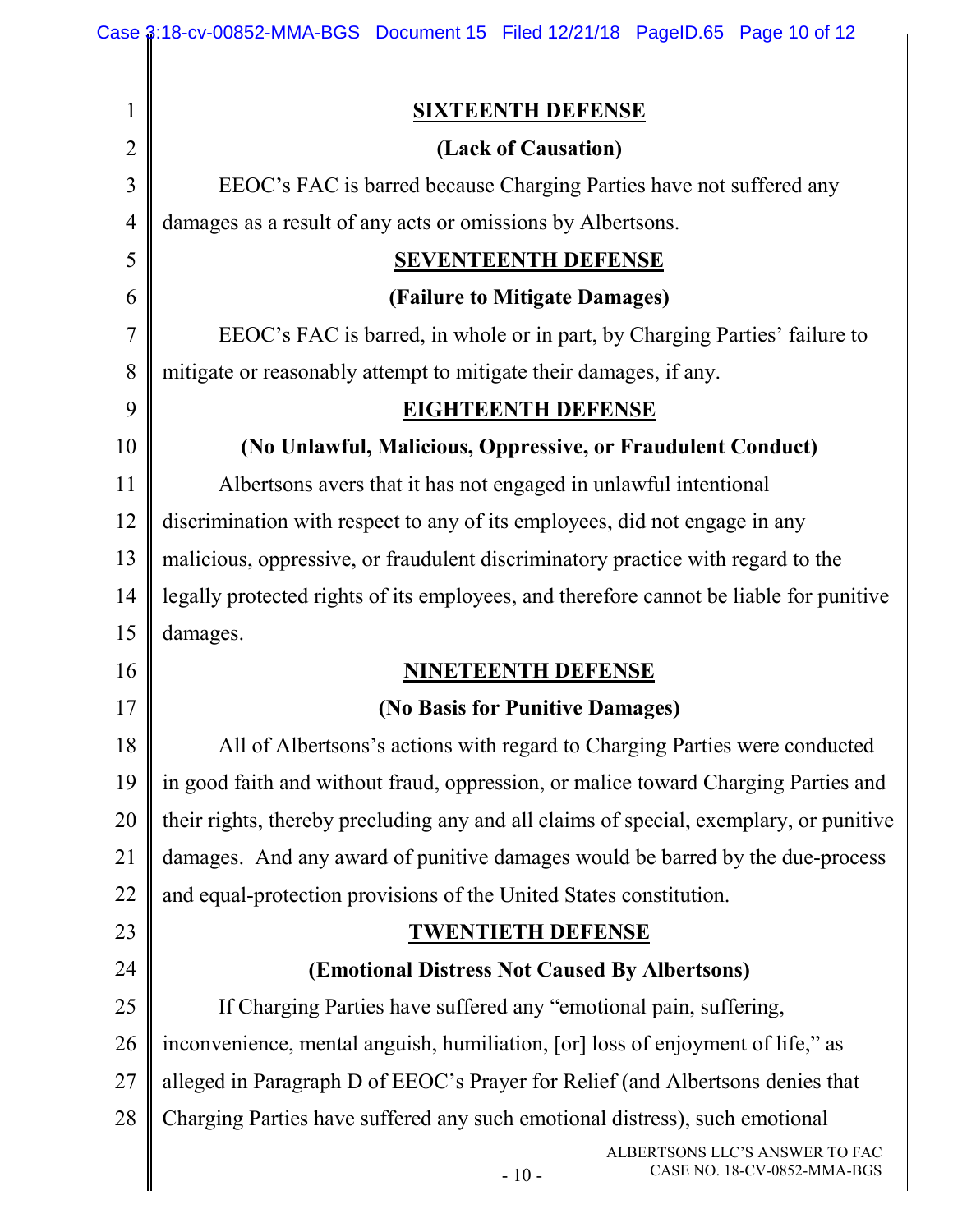II

| $\mathbf{1}$   | distress was proximately caused by factors other than Charging Parties'               |  |
|----------------|---------------------------------------------------------------------------------------|--|
| $\overline{2}$ | employment and the actions of Albertsons or anyone acting on Albertsons's behalf.     |  |
| 3              | <b>TWENTY-FIRST DEFENSE</b>                                                           |  |
| $\overline{4}$ | (Claims Beyond Administrative, Investigation, and Conciliation Processes)             |  |
| 5              | EEOC's FAC and each claim for relief alleged therein are barred, in whole or          |  |
| 6              | in part, because they are beyond the scope of any administrative charge or the        |  |
| $\overline{7}$ | EEOC's investigation thereof, were not subject to administrative, investigation, or   |  |
| 8              | conciliation processes, and were not included in any investigation, determination, or |  |
| 9              | conciliation processes by the EEOC.                                                   |  |
| 10             | <b>TWENTY-SECOND DEFENSE</b>                                                          |  |
| 11             | (Untimely Exhaustion)                                                                 |  |
| 12             | To the extent that EEOC seeks relief for alleged unlawful conduct occurring           |  |
| 13             | more than the prescribed days within which Charging Parties are required to file a    |  |
| 14             | charge with the appropriate state or federal administrative body, such claims are     |  |
| 15             | barred.                                                                               |  |
|                |                                                                                       |  |
| 16             | <b>TWENTY-THIRD DEFENSE</b>                                                           |  |
| 17             | (Claim Not Amenable to Common Proof)                                                  |  |
| 18             | EEOC's FAC on behalf of Charging Parties is barred to the extent that it is           |  |
| 19             | brought on behalf of a class of similarly aggrieved employees that, collectively, has |  |
| 20             | been the victim of harassment or suffered emotional distress, which Albertsons        |  |
| 21             | denies, because such claims are not amenable to common proof and there is no          |  |
| 22             | common pattern and practice that can be established by the EEOC.                      |  |
| 23             | <b>TWENTY-FOURTH DEFENSE</b>                                                          |  |
| 24             | (Reservation of Rights)                                                               |  |
| 25             | Albertsons has not knowingly or intentionally waived any applicable                   |  |
| 26             | defenses and reserves the right to assert and rely on such other applicable defenses  |  |
| 27             | as may later become available or apparent. Albertsons further reserves the right to   |  |
| 28             | amend its answer and/or defenses accordingly and/or to delete defenses that           |  |